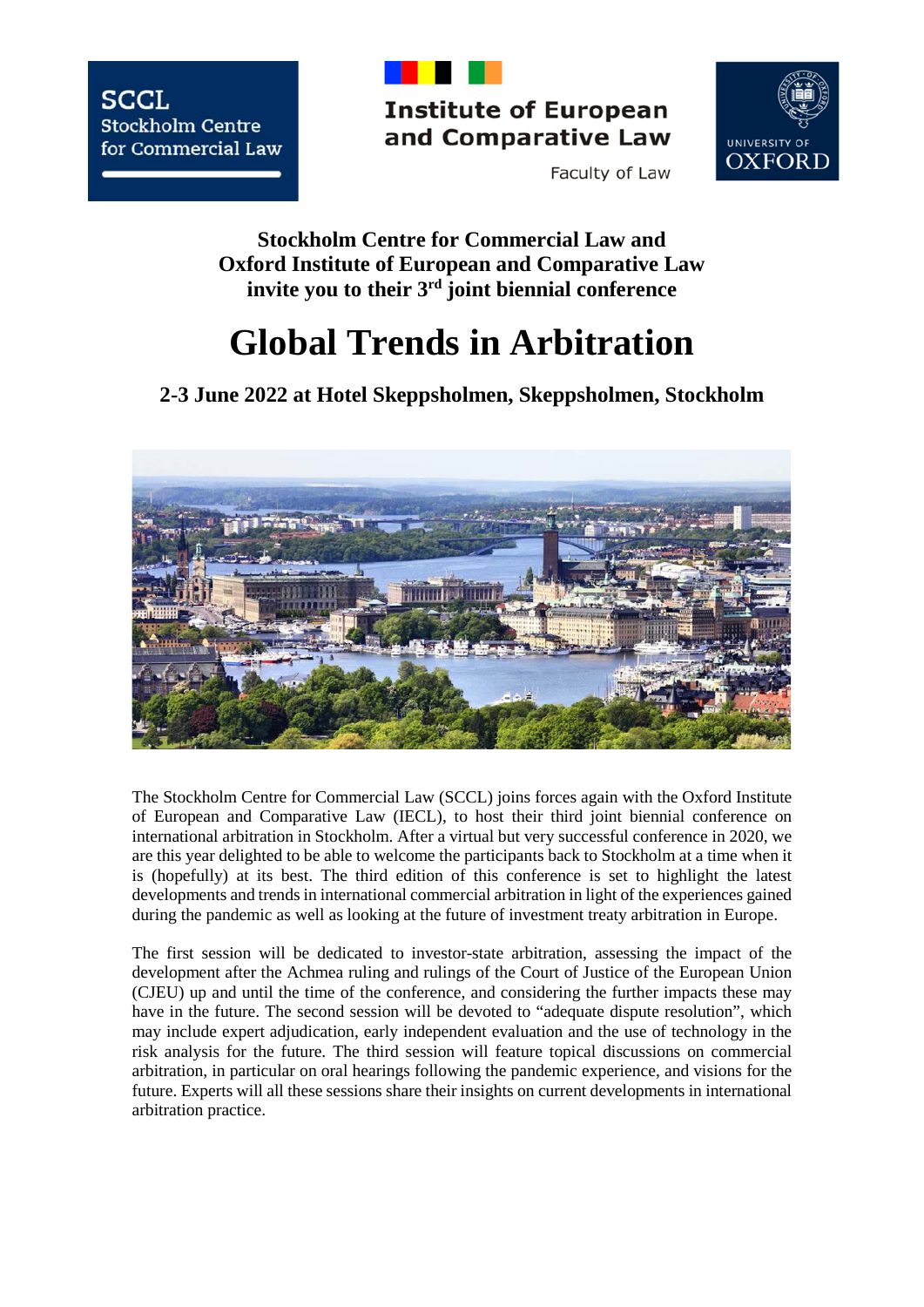#### **THURSDAY 2 JUNE**

## 8.30 **COFFEE AND REGISTRATION**

#### 9.00 **WELCOME AND INTRODUCTION**

*André Andersson*, Senior Adviser at Mannheimer Swartling, Jur Dr (hc) Stockholm University and Chair of the SCCL

*Ciara Kennefick*, Associate Professor of Law at the University of Oxford, Official Student at Christ Church and Research Fellow at the IECL

*Axel Calissendorff*, independent arbitrator, Chair of the Organising Committee, Head of the Arbitration Research Panel at the SCCL

## 09.20 **INVESTMENT TREATY ARBITRATION IN EUROPE: A CHANGING LANDSCAPE**

**Moderator**: *Axel Calissendorff*

#### *An overview of the CJEU case law – from Achmea to Komstroy*

*Christopher Vajda*, QC at Monckton Chambers, Visiting Professor at King's College, London, previously UK Judge at the Court of Justice of the European Union (CJEU) 2012-2020

## *The tension between treaty and commercial arbitration, and between Public International Law and EU law – is there mutual trust?*

*Robin Oldenstam*, Partner at Mannheimer Swartling, Head of the firm's International Arbitration Practice, Swedish member of the ICC Court of Arbitration 2015-2021, Chair of the Arbitration Institute of the Stockholm Chamber of Commerce

## 10.30 **COFFEE BREAK**

#### 11.00 **PANELLIST PRESENTATIONS**

#### *On the future for arbitration investor state disputes within the EU*

*Veronika Korom*, Assistant Professor at Essec Business School, France

*The future of investment protection and arbitration in the post-Brexit UK, focusing on the relevance of the EU/UK Trade And Cooperation Agreement and the numerous investment treaties signed by the UK after leaving the EU*

*Crina Baltag*, Associate Professor in International Arbitration, Stockholm University, board member of the Arbitration Institute of the Stockholm Chamber of Commerce

#### *On the impact of the République de Moldavie ruling on the ECT and the international legal order*

*Paschalis Paschalidis*, Counsel at Arendt & Medernach, previously Référendaire at the CJEU, Associate Professor of EU law at the University of Lyon III Jean Moulin

#### *Views on investment treaty arbitration in Asia and the Americas*

*Lucy Reed*, independent arbitrator based in New York and Hong Kong

## 11.40 **COMMENTARIES BETWEEN KEYNOTE SPEAKERS AND PANELISTS; QUESTIONS AND COMMENTS FROM THE FLOOR**

12.30 **LUNCH**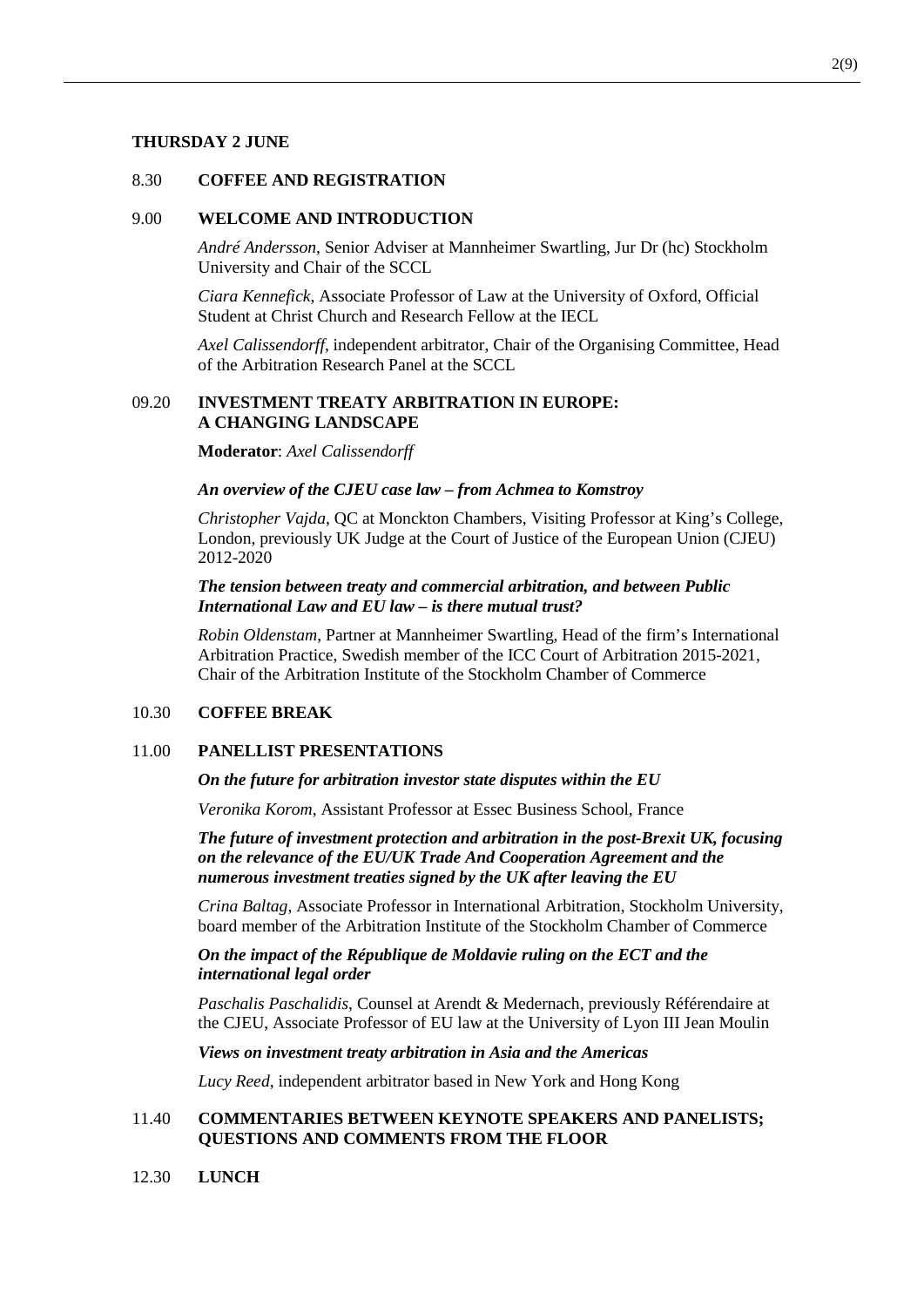#### 14.00 **ADR: ADEQUATE DISPUTE RESOLUTION MECHANISMS – AND THEIR INTERACTION**

**Moderator**: *Geneviève Helleringer,* Lecturer in Law at the University of Oxford, Research Fellow of Lady Margaret Hall, Oxford, Law Professor at Essec Business School, France

*Visions for a digital justice reform: a need to reform the overall system, rather than focusing only on the judicial decision-making process*

*Sir Geoffrey Vos*, Master of the Rolls for England and Wales,<sup>[1](#page-2-0)</sup> author of a report for the EU Commission on mediation in ADR and in charge of designing the future of justice in the UK

#### *Institutional evolution in ADR mechanisms – new developments on mediation and settlements, hybridation, etc*

*Catherine Kessedjian*, Professor at the University of Paris II (Panthéon-Assas), Deputy Secretary General of the Hague Conference on Private International Law 1996-2000

#### 15.00 **COFFEE BREAK**

#### 15.30 **PANELLIST PRESENTATIONS**

*Mediation as a dispute resolution mechanism for the settlement of international commercial disputes: all set for take-off … at last*

*Christopher Newmark*, Partner at Spenser Underhill Newmark, former Chair of ICC Commission on Arbitration and ADR

*Room for more?: expert determination, adjudication, early neutral evaluation in international commercial disputes, pre-arbitration dispute resolution mechanisms*

*Jonas Bengtsson*, Head of Corporate Affairs at Polarium Energy Solutions, board member of the Arbitration Institute of the Stockholm Chamber of Commerce

*The role of technology in dispute risk analysis and choice of resolution mechanism*

*Horst Eidenmueller*, Professor for Commercial Law at the University of Oxford and a Professorial Fellow of St. Hugh's College, Oxford

*The role of the arbitrator in the settlement of disputes – continuing the debate*

*Ania Farren*, Partner at Omnia Strategy LLP, Chair of the ICC UK Committee on Arbitration and Alternative Dispute Resolution

## 16.30 **COMMENTARIES BETWEEN KEYNOTE SPEAKERS AND PANELISTS; QUESTIONS AND COMMENTS FROM THE FLOOR**

#### 17.00 **CLOSING REMARKS**

-

*Geneviève Helleringer* and *Axel Calissendorff*

<span id="page-2-0"></span><sup>&</sup>lt;sup>1</sup> Master of the Rolls and Records of the Chancery of England is the President of the Civil Division of the Court of Appeal of England and Wales and Head of Civil Justice. As a judge, he or she is the second in seniority only to the Lord Chief Justice. The position dates from at least 1286.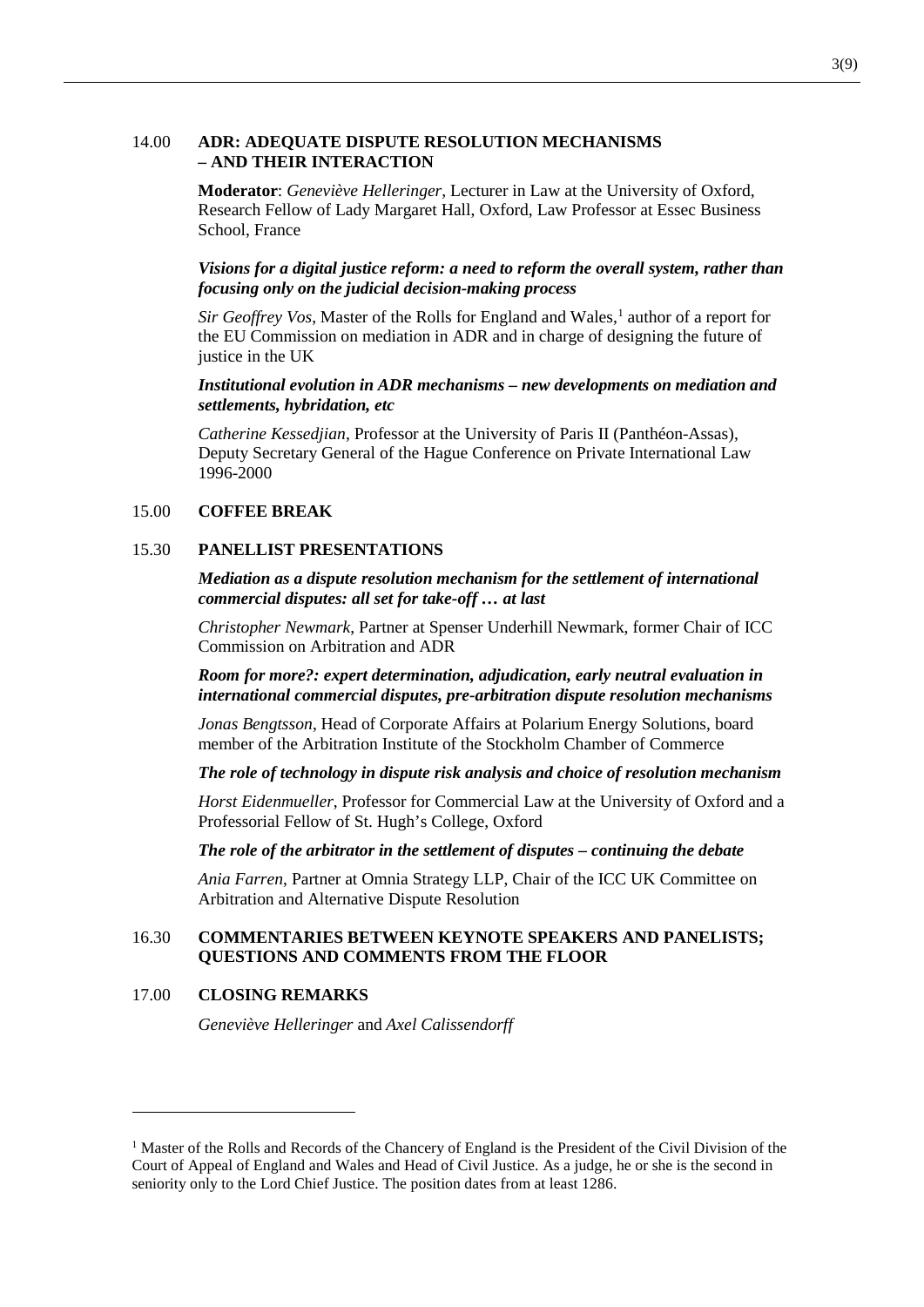#### 18.30 **DINNER CRUISE ABOARD M/S WAXHOLM III**

All conference participants and speakers are welcome to a Dinner Cruise in the Stockholm Archipelago aboard M/S Waxholm III. The ship departs from Västra Brobänken on Skeppsholmen (just behind the floating youth hostel Af Chapman).

Speech by *Róbert Spanó*, President of the European Court of Human Rights:

#### *Arbitration and Human Rights – Different Worlds?*

The Dinner Cruise is expected to finish at 21.30.

Accompanying persons are welcome to join for the Dinner Cruise.

## **FRIDAY 3 JUNE**

## 8.30 **COFFEE**

## 9.00 **THE ORAL HEARING – VISIONS FOR THE FUTURE IN LIGHT OF PANDEMIC EXPERIENCES**

**Moderator**: *Christer Danielsson*, Partner at Danielsson & Nyberg, former president of the Swedish Bar Association

#### *Adapting international arbitration processes to the next crisis - climate change*

*Wendy Miles QC*, Barrister at Twenty Essex, former Partner at Debevoise & Plimpton

#### *Oral hearing post-pandemic and the internal lex arbitri – re-transnationalisation or back to the basics*

*Loukas Mistelis*, Clive M Schmitthoff Professor of Transnational Commercial Law and Arbitration and the Director of the School of International Arbitration at the Centre for Commercial Law Studies, Queen Mary University of London

## 10.00 **COFFEE**

## 10.30 **PANELLIST PRESENTATIONS**

#### *The international arbitrator's perspective*

*Michael Moser*, Arbitrator at 20 Essex, served as arbitrator in more than 300 cases seated in Asia, Europe and North America

#### *The counsel's perspective*

*Kristoffer Löf*, Partner and Co-Chair of the Dispute Resolution Group at Mannheimer Swartling

## *The institutional perspective*

*Kristin Campbell-Wilson*, Secretary General of the Arbitration Institute of the Stockholm Chamber of Commerce

*Organisational aspects regarding a remote hearing and what happens backstage*

*Nicolas Martinez*, Stockholm International Hearing Centre

## 11.10 **COMMENTARIES BETWEEN KEYNOTE SPEAKERS AND PANELISTS; QUESTIONS AND COMMENTS FROM THE FLOOR**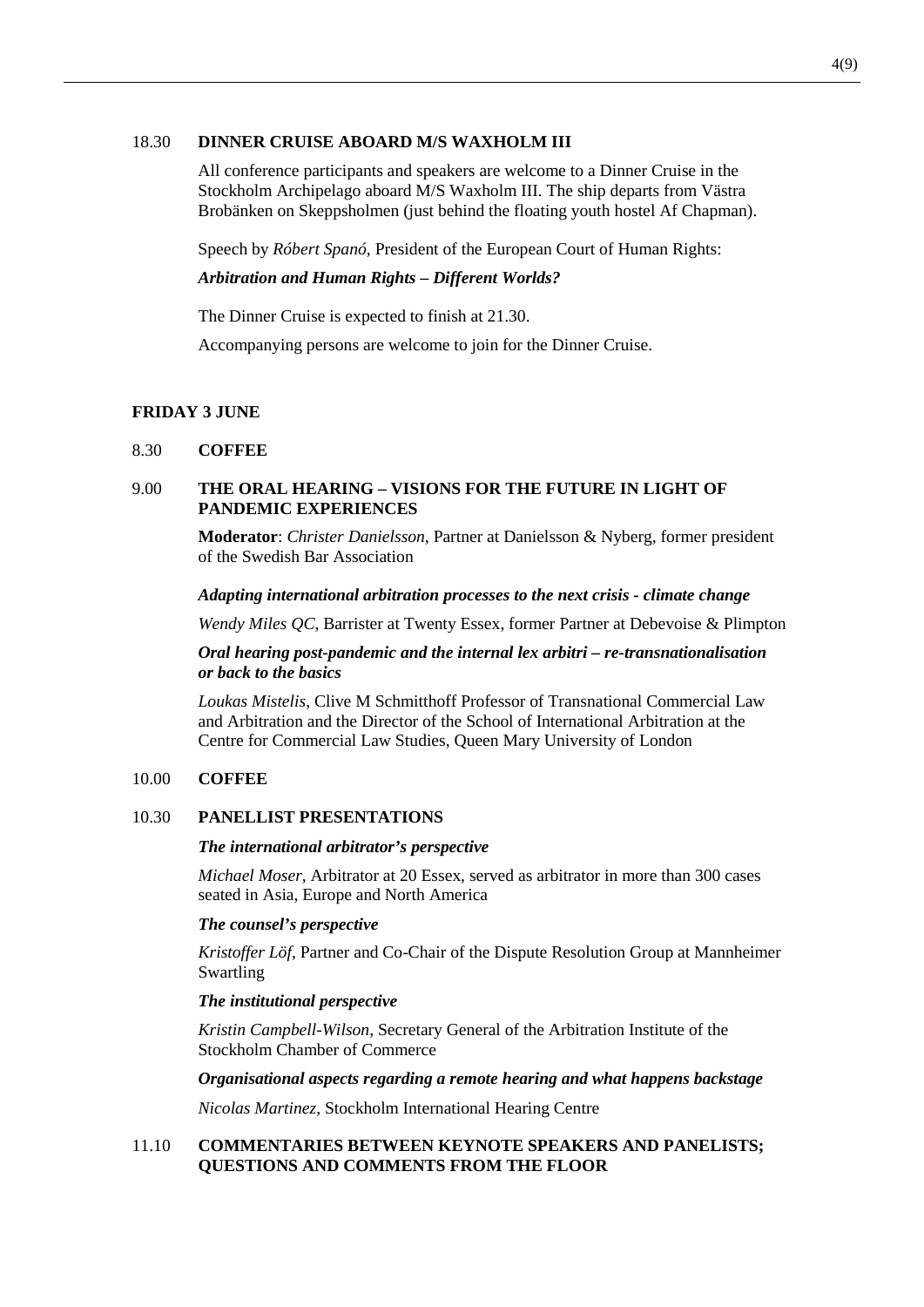## 12.00 **CLOSING OF THE CONFERENCE**

*Ciara Kennefick* and *Axel Calissendorff*

# 12.30 **LUNCH AT RESTAURANT TORPEDVERKSTAN**

The restaurant is located in the old torpedo workshop on Skeppsholmen's east side. The lunch is kindly hosted by Mannheimer Swartling.

# 14.00 **GUIDED TOURS AT THE NATIONAL MUSEUM OF ART**

Accompanying persons are welcome to join for the lunch and the guided tour of the museum.



# **UPDATED PROGRAMME**

This version of the programme is dated 11 March 2022. The contents of the programme may be subject to future adjustments. Updates of the conference programme can be obtained from the SCCL and the IECL.

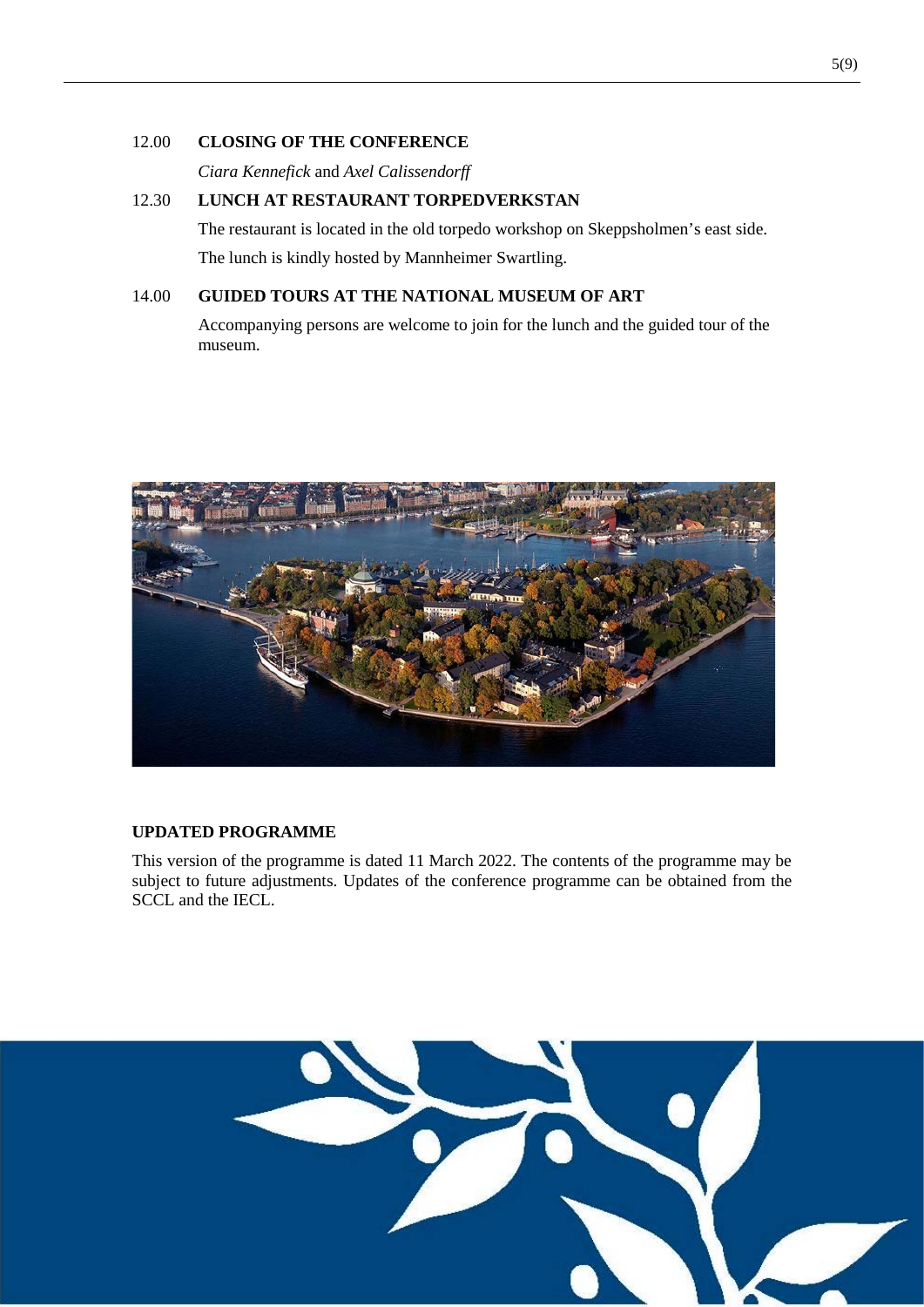# **ORGANISING COMMITTEE**

*Axel Calissendorff* (chair) *André Andersson Crina Baltag Christer Danielsson Geneviève Helleringer James Hope,* Partner and Head of international arbitration at Vinge *Daria Kozlowska Rautiainen*, Senior Lecturer in Arbitration Law, Stockholm University *Anders Reldén,* Partner at White & Case, Stockholm

**Administrative assistant**: *Anna Klasson*, +46 73-8223743, [anna.klasson@juridicum.su.se](mailto:anna.klasson@juridicum.su.se)

# **REGISTRATION**

Participation at the conference is by invitation only and is free of charge (including lunches and refreshments). To ensure a diverse audience, the organisers reserve the right to limit the number of participants from different categories.

The Dinner Cruise is free of charge for speakers, academics and participants in public service. For participants in private practice and accompanying persons the cost is SEK 1,500 per person.

You apply for a registration at the conference on this [link](https://participate-sccl.se/view.php?id=275851) or by contacting Anna Klasson at the SCCL directly at [anna.klasson@juridicum.su.se.](mailto:anna.klasson@juridicum.su.se) We would be grateful if you could make your application as soon as possible and in any event before 13 May. Places at the conference are limited, so we would strongly recommend you to apply early. An application is no guarantee of a place at the conference, and participation is conditional upon a confirmation by email that you have been registered and allocated a place at the conference.

When you apply we would be grateful if you could specify whether you intend to attend the Dinner Cruise aboard Waxholm III and the lunch with the visit to the National Museum of Art and whether you intend to bring an accompanying person to these events.

# **CONFERENCE VENUE**

The conference takes place at *Hotel Skeppsholmen*, which is located on the island of *Skeppsholmen*, in the middle of the Stockholm harbour, with a stunning view of both the maritime traffic and the Stockholm waterfront. There are a number of rooms at the hotel which have been preliminary reserved for the conference.



Skeppsholmen is the historic home of the Swedish Navy and the hotel was built in 1699 as naval barracks. Today it is a popular venue for conferences, tourists and other private parties. You get to Skeppsholmen by passing in front of the National Museum of Art, crossing a bridge and then continuing past the Museum of Modern Art to the far end of the island. The hotel is the long building in the middle of the picture.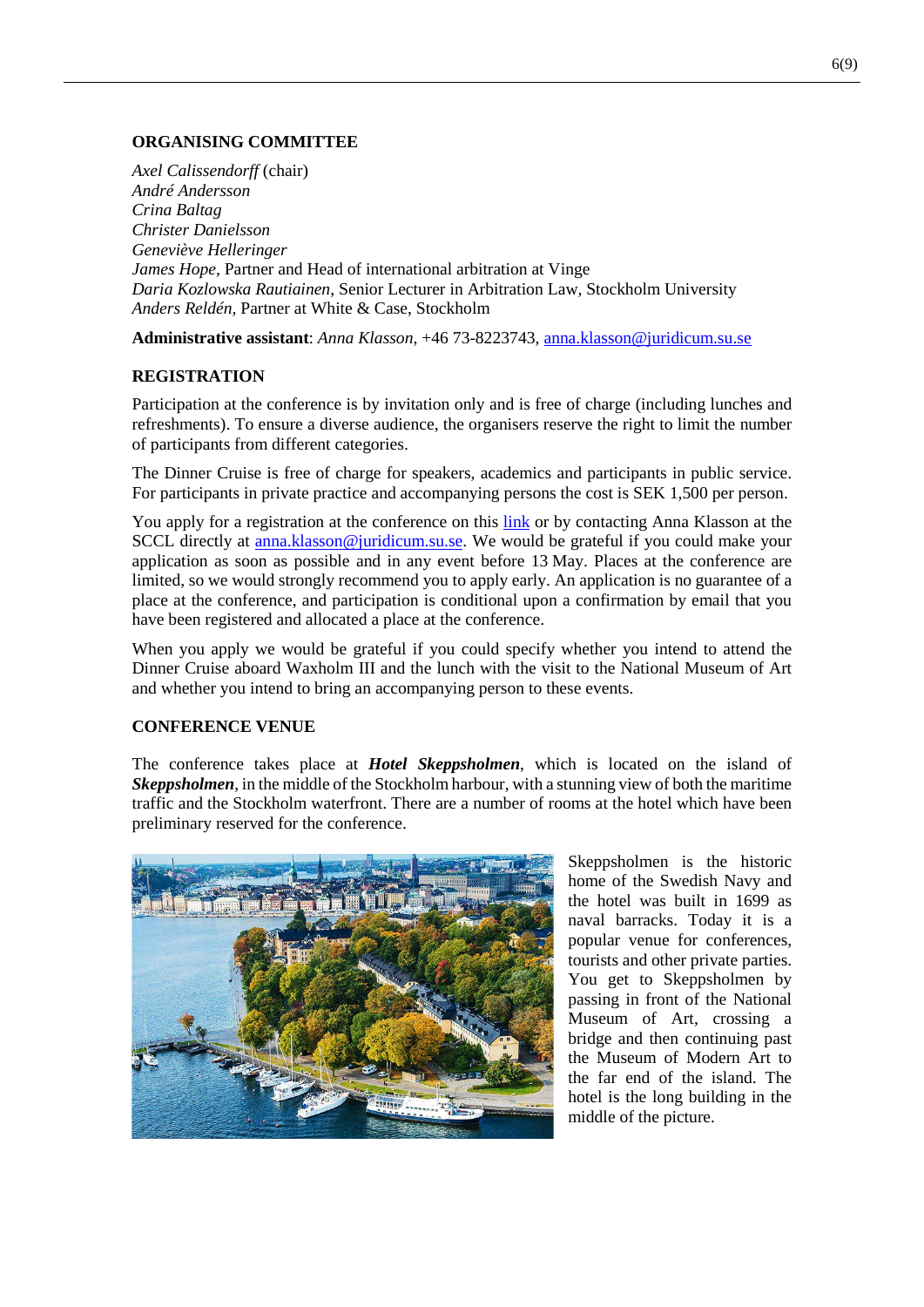#### **RECOMMENDED HOTELS**



The conference sessions will take place at *Hotel Skeppsholmen*, located on the island of Skeppsholmen. The departure point for the Dinner Cruise is 500 meters from the hotel. The hotel opened in 2009 in naval barracks from 1699 (designed by Nicodemus Tessin the younger, who also designed the Royal Palace).

[www.hotelskeppsholmen.se/en](http://www.hotelskeppsholmen.se/en)

Other conveniently located hotels:

*Grand Hotel* – [www.grandhotel.se/en](http://www.grandhotel.se/en) *Lydmar Hotel* – [www.lydmar.com](http://www.lydmar.com/) *Strand Hotel* – [www.radissonhotels.com/en-us/hotels/radisson-collection-stockholm-strand](http://www.radissonhotels.com/en-us/hotels/radisson-collection-stockholm-strand)

# **TAXI IN STOCKHOLM**

You should be careful with taxis in Stockholm. To avoid the risk of being over-charged you should only take a taxi from one of the three larger, reliable companies indicated below. The fixed fee for a trip to or from the airport should not exceed SEK 700.

**Taxi Stockholm** (make sure that the telephone number 150 000 is displayed in the logo) *Taxi Kurir* (black cars) *Sverigetaxi* (yellow cars)

# **PERSONAL DATA**

Your personal data will be handled in accordance with applicable legislation and used only for the purpose of organising the conference.

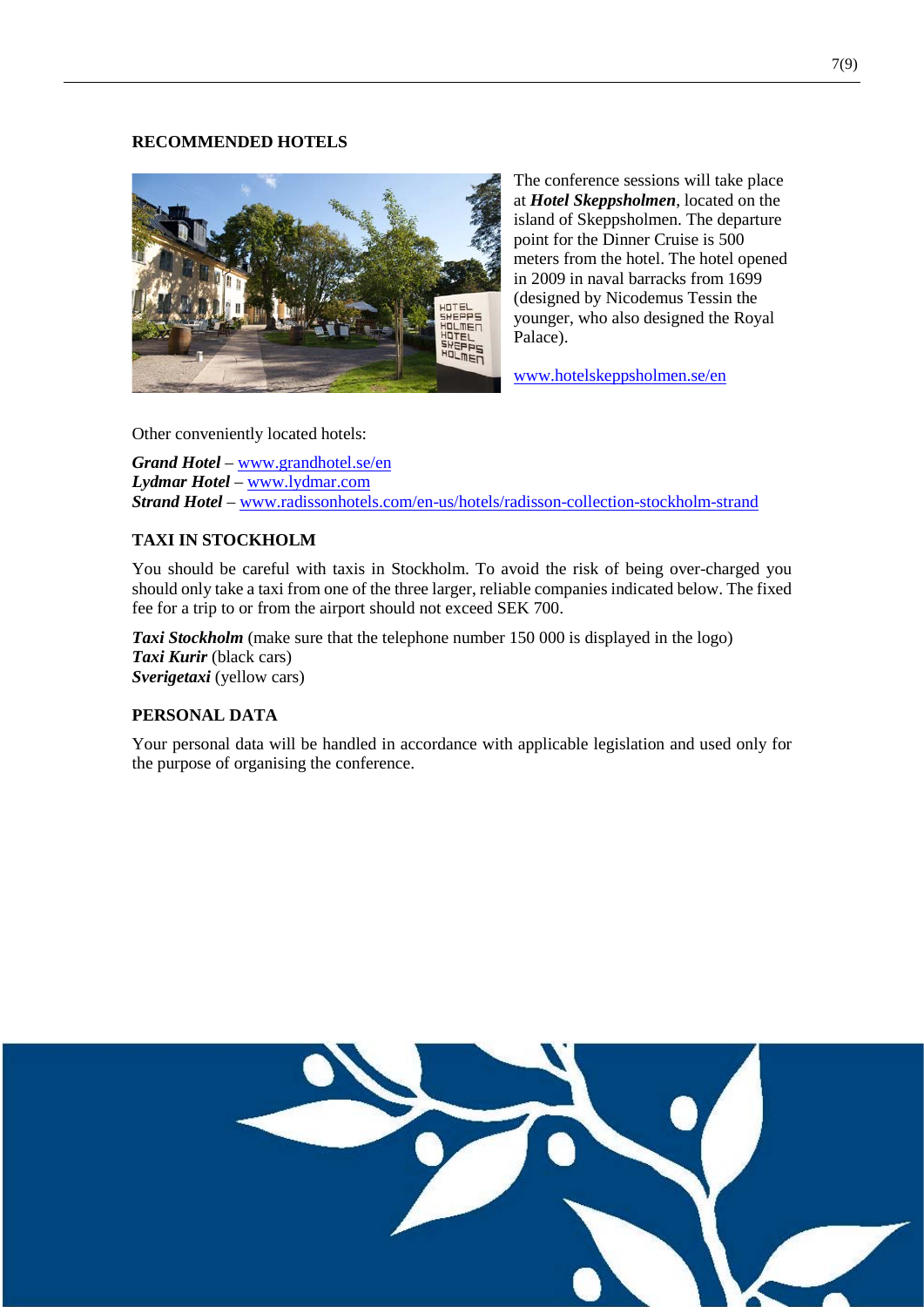#### **WAXHOLM III**



M/S Waxholm III, built in 1903, is one of the finest examples of the many white steamers that were the main means of transport in the Archipelago in the early  $20<sup>th</sup>$ century. She was used for regular traffic for about fifty years after which she lived a sad life ending up in 1990 as a dilapidated café permanently moored in Vaxholm. Fortunately, she was saved at the last minute and carefully restored to her original glory, albeit with a diesel engine, and is now again used for tours and cruises in the Archipelago.

# **THE NATIONAL MUSEUM OF ART**



The National Museum of Art (*Nationalmuseum*) is Sweden's main museum for art and design. The collections comprise paintings, sculpture, drawings and prints from 1500-1900 and applied arts, design and portraits from early Middle Ages up until the present day. The current building, built between 1844 and 1866, was inspired by North Italian Renaissance architecture. The museum closed

for renovation in 2013 and reopened in 2018. Notable works include *The Conspiracy of Claudius Civilis* by Rembrandt and *Midvinterblot* by Carl Larsson.

You can read more about the museum at [www.nationalmuseum.se/en/.](http://www.nationalmuseum.se/en/)

#### **ARBITRATION IN SWEDEN**

Sweden is recognised globally for transparency and consistent adherence to the rule of law. Swedish law is often characterised as a mixture of common and civil law, which makes parties from both legal traditions feel equally at home. On the basis of this, Stockholm has become one of the leading venues for international arbitration. Particularly, ever since the introduction of the US/USSR Optional Clause Agreement in 1977, Stockholm has been the leading venue for East-West disputes. More recently Stockholm has also become an international hub for many investment arbitrations under bilateral investment treaties and multilateral treaties, such as the Energy Charter Treaty.

Sweden has a long-standing tradition of supporting and respecting arbitration. Arbitration awards have been enforced by Swedish public authorities since at least the 17th century and references to arbitration as a recognised method of resolving disputes are found already in medieval legislation. Many of the world's most prominent arbitrators act in Sweden on a regular basis, and Sweden is home to an internationally-renowned arbitration institute at the Stockholm Chamber